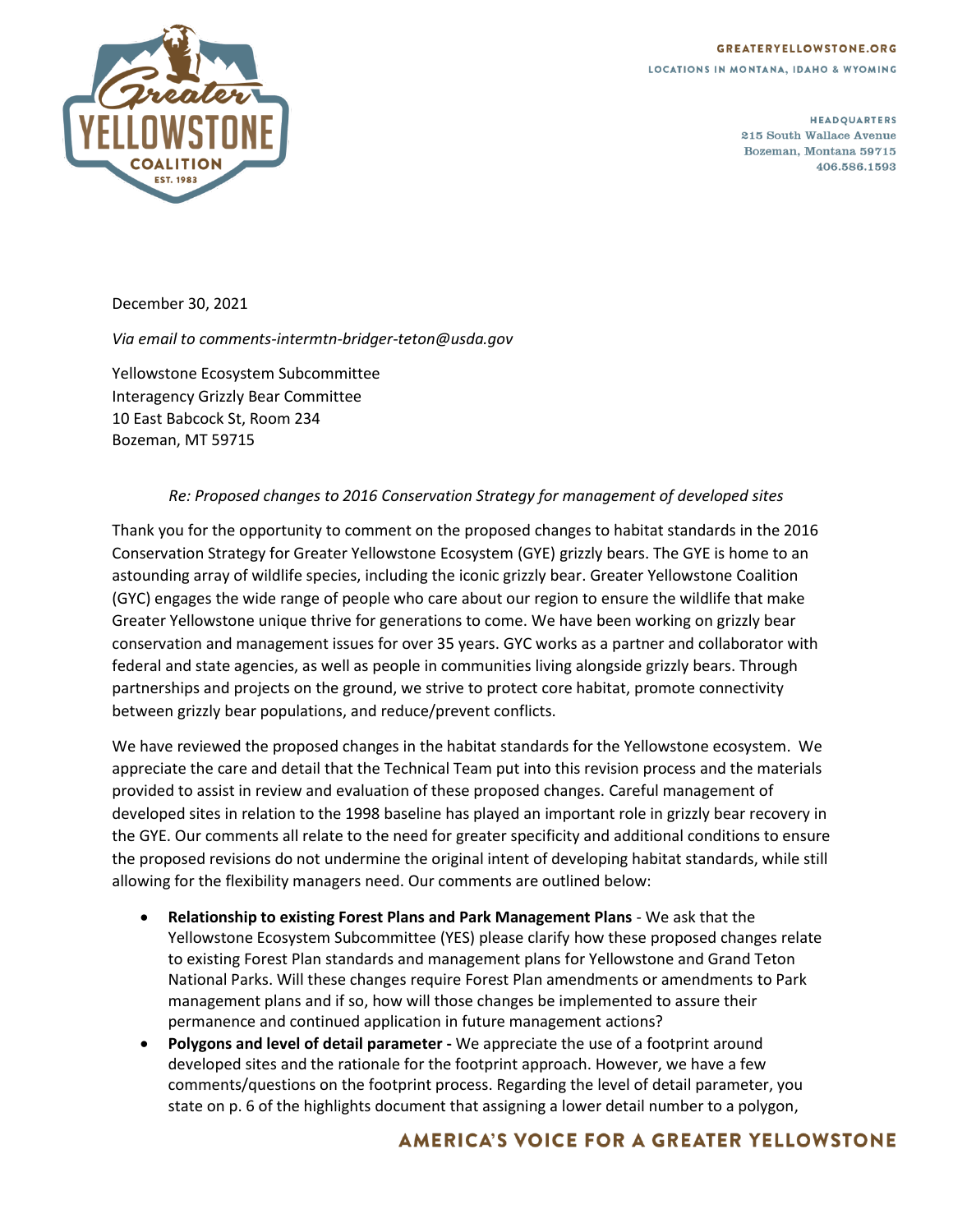"…*yields a polygon of minimal complexity and maximum area*" (emphasis added). On p. 7 you state, "…*forcing footprint polygons to enclose all outlying structures, including those structures*  with little or no associated human presence, would yield larger footprint areas, which, in turn, *could potentially be developed in the future and thus further reduce secure habitat* (emphasis added)." Given this apparent interest by the technical team to minimize polygon size to limit future development possibilities inside large polygons, we wonder why all campgrounds are assigned a detail parameter of 0 in Table 1? This approach maximizes footprint size around each existing campground. We suspect that this was to allow expansion of site development opportunities inside existing campground polygons. If this is so, we suggest being explicit about this and the benefits of this approach, which include control of overnight use numbers and application of management to reduce human/bear conflicts. We certainly understand the demand that managers face for more camping opportunities with increased visitation, and we support the idea of not expanding polygons in response to this demand. We would also like to see an explicit statement in this document that the agencies do not foresee any need to "move the goalposts" in the future by changing polygon sizes or shapes.

- **Concentrating human use** We appreciate the general approach of the changes in the habitat standards that focuses on concentrating human use in existing sites wherever possible rather than increasing the number and distribution of developed sites. This approach follows the spirt and intent of the original strategy to stick to the 1998 baseline. However, we believe it is important to recognize that even management strategies that concentrate additional use in developed areas will result in more dispersed recreational activity in areas adjacent to those developed sites. This activity can heighten potential for conflict with grizzly bears, and the impacts of recreational activity on grizzly bear habitat use remain largely unknown. We provide additional thoughts visitor use management below.
- **Allowing new road-side developments up to 300 meters from roads** We understand the need for road pull outs and associated rest areas and picnic areas with the current and everincreasing traffic levels in the Yellowstone ecosystem. However, we question the need for allowing 300 meters from existing roadways for these new pull-outs, new restroom/pit toilet developments and picnic areas. 300 meters is an arbitrary and considerable distance off existing roads to allow additional day-use site developments. It seems that most new day use developments can easily be accommodated within 50 meters of existing travel corridors, and if this was not possible then there should be no new day use sites considered at these locations. We request that there be a more complete explanation of why 300 meters was chosen as the blanket distance for development of new day use pull-outs, rest stops, and picnic areas. While we understand the rationale that areas immediately adjacent to roads do not provide secure habitat for grizzly bears, we also know that grizzly bears must move across road corridors throughout the GYE. Therefore, we encourage inclusion of explicit commitments to consideration of conflict potential and grizzly bear movements as a condition for development of any new day use sites. We encourage YES to more thoroughly analyze the potential impacts on grizzly bears of new day use sites in road corridors within the Primary Conservation Area (PCA).
- **Ignoring the impacts along Chief Joseph Highway** We would like to know why Chief Joseph Highway (Hwy 296) is not considered a primary transportation corridor in this habitat standards revision process. It appears to be the only highway in the PCA not included as a Primary Transportation Corridor. This highway traverses important grizzly bear habitat in the east side of the PCA and is experiencing an increase in visitation, vehicle volume, and use. Excluding this highway excludes any limitations on roadside site developments and day use areas that are described for all other Primary Transportation Routes. What is the rationale for excluding the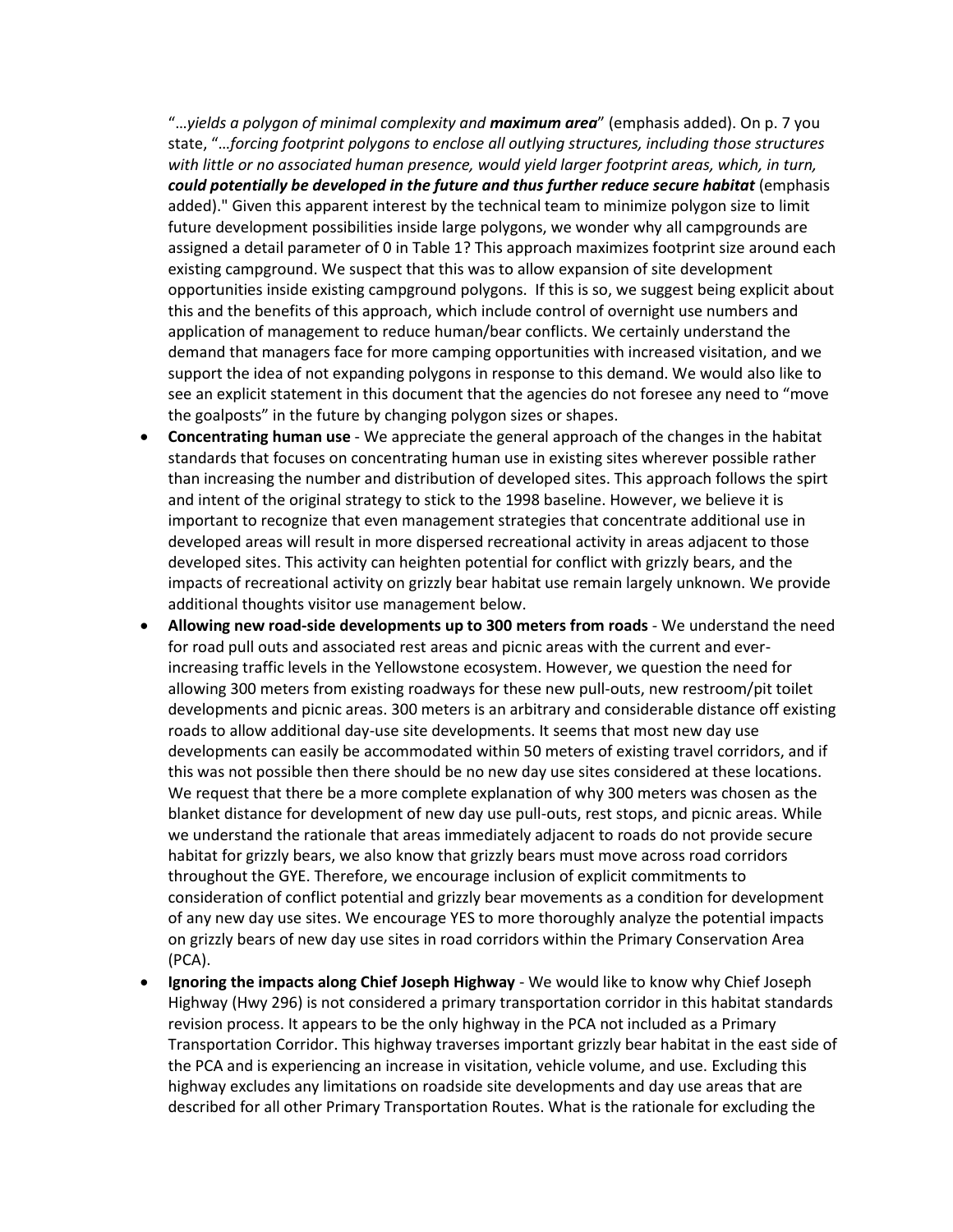Chief Joseph Highway? Given increases in use and traffic volume, why did the Technical Team not revise the habitat standards to include this highway and apply site development limits to the habitat along this highway for the long-term benefit of grizzly bears?

- **Dispersed overnight campsites** The previous version of the habitat standards included language about consolidation and/or elimination of dispersed campsites as adequate mitigation for increased human capacity at developed campgrounds. This language was deleted in the proposed revision (p. 16 of proposed CS habitat changes). We assume this is due to the allowance of additional campsites inside the PCA within developed site polygons if there is no expansion beyond the polygon boundary. However, the revision reduces or eliminates any commitment to address dispersed site overnight use reductions. Dispersed campsites have the potential to be significant sources of attractants and human/bear conflicts and can become de facto human use areas without management guidelines that restrict use in some way. The revision allows modification of, "*Points for which there is no mapped polygon/footprint… to reduce resource damage detrimental environmental impacts, and or the potential for grizzly bear conflicts…*" by installing vaulted toilets and bear-resistant storage structures. The effect of this change will institutionalize dispersed overnight camping along roads, particularly in National Forests and allow such sites to be developed with toilets, bear-proof storage structures, and parking site expansion separate from the limitations built into the polygon approach. There is now apparently no limit to development of additional dispersed overnight campsites if such development occurs anywhere except along Primary Transportation Corridors. This change is particularly concerning since many roads through National Forest lands within the PCA such as the Chief Joseph Highway are not delineated as "primary transportation corridors" where new site developments are limited to no more than 10% of the existing mapped primary road corridor. Given the pressure of ongoing additional visitation and limits on overnight capacity, there will be increased pressure for dispersed site overnight use. We recognize the challenges facing management agencies to limit dispersed site camping, but this revision essentially allows increased dispersed site camping within the PCA on National Forest lands without limitations if such overnight use is not along primary road corridors. We request that the agencies provide a better approach to management of dispersed site overnight use on National Forest lands within the PCA, particularly along Hwy 296 and associated roads on National Forest lands.
- **The need to manage visitor use.** We are increasingly concerned with the level of human visitation in the Yellowstone ecosystem. The increase in visitors and the resulting demand for increases in visitor services is pushing the limits of grizzly bear management and conflict prevention and straining other resources in the ecosystem. The revisions of the habitat standards in the Conservation Strategy are a response to this increasing demand, however we believe that managers are fast approaching their limits for creative ways to accommodate increased visitor use while maintaining the unique characteristics of the Yellowstone ecosystem that attracts visitors in the first place. We are increasingly concerned that if this visitation is allowed to continue to grow unchecked, that managers will again need to consider "moving the goalposts" of careful resource management standards to accommodate such visitor levels. We do not want to see another habitat revision to the grizzly Bear Conservation Strategy that seeks to further dilute habitat protections to respond to more visitor use. GYC supports the development of a comprehensive visitor management strategy that recognizes that the ability to accommodate visitor use without detrimentally impacting wildlife like grizzly bears is finite. The future of grizzly bears in the GYE and that of many other valued natural resources depends on a recognition that we must somehow limit visitation. Visitor impacts are consumptive of many resources such as secure habitat, solitude, petroleum resources, and waste management systems, just to name a few examples. Wildlife are impacted by increasing visitor use and visitor